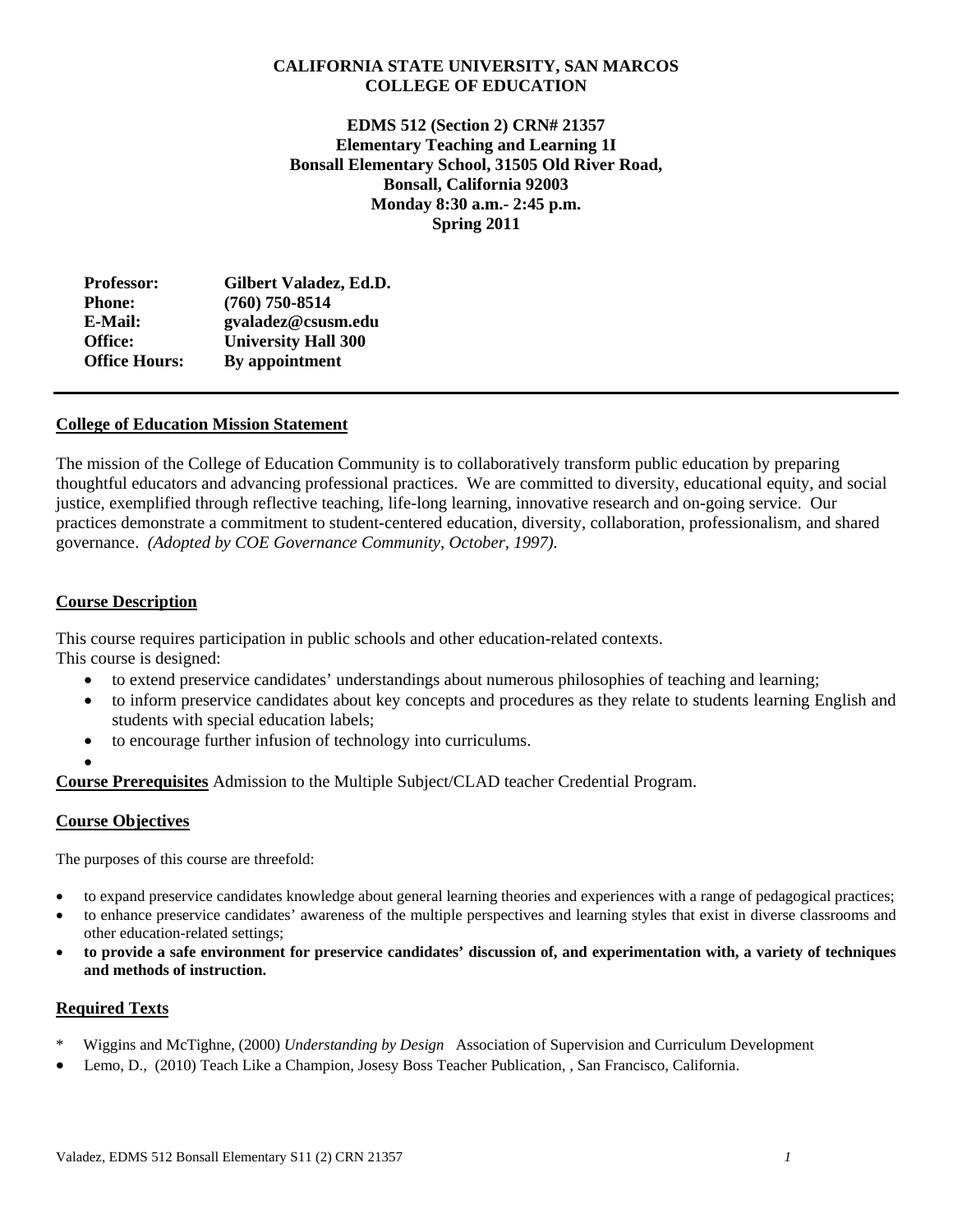## **Authorization to Teach English Learners**

This credential program has been specifically designed to prepare teachers for the diversity of languages often encountered in California public school classrooms. The authorization to teach English learners is met through the infusion of content and experiences within the credential program, as well as additional coursework. Students successfully completing this program receive a credential with authorization to teach English learners. *(Approved by CCTC in SB 2042 Program Standards, August 02)* 

## **STUDENT LEARNING OUTCOMES**

## **Teacher Performance Expectation (TPE) Competencies**

The course objectives, assignments, and assessments have been aligned with the CTC standards for Multiple Subject Credential. This course is designed to help teachers seeking a California teaching credential to develop the skills, knowledge, and attitudes necessary to assist schools and district in implementing effective programs for all students. The successful candidate will be able to merge theory and practice in order to realize a comprehensive and extensive educational program for all students. You will be required to formally address the following TPEs in this course:

 TPE 6d – Engaging and supporting all learners (Student Study Team Assignment) TPE 9 – Creating & managing effective instructional time (Classroom Management Assignment)

## **California Teacher Performance Assessment (CalTPA)**

Beginning July 1, 2008 all California credential candidates must successfully complete a state-approved system of teacher performance assessment (TPA), to be embedded in the credential program of preparation. At CSUSM this assessment system is called the CalTPA or the TPA for short.

seminars will greatly contribute to your success on the assessment. To assist your successful completion of the TPA a series of informational seminars are offered over the course of the program. TPA related questions and logistical concerns are to be addressed during the seminars. Your attendance to TPA

Additionally, COE classes use common pedagogical language, lesson plans (lesson designs), and unit plans (unit designs) in order to support and ensure your success on the TPA and more importantly in your credential program.

The CalTPA Candidate Handbook, TPA seminar schedule, and other TPA support materials can be found on the COE website provided at the website provided: http://www.csusm.edu/coe/CalTPA/CalTPA.html

## **College of Education Attendance Policy**

 possible. *(Adopted by the COE Governance Community, December, 1997).* Due to the dynamic and interactive nature of courses in the College of Education, all students are expected to attend all classes and participate actively. At a minimum, students must attend more than 80% of class time, or s/he may not receive a passing grade for the course at the discretion of the instructor. Individual instructors may adopt more stringent attendance requirements. Should the student have extenuating circumstances, s/he should contact the instructor as soon as

 If a student misses 20% or is late (or leaves early) for more than three sessions, the highest possible grade earned will be a "C". Please note you must earn a C+ or better to continue in the credential program. **Notification of absences does not automatically excuse a student from class. It is the responsibility of the student to meet with the instructor and discuss make up of class time or assignments.** 

## **Students with Disabilities Requiring Reasonable Accommodations**

Students with disabilities who require reasonable accommodations must be approved for services by providing appropriate and recent documentation to the Office of Disable Student Services (DSS). This office is located in Craven Hall 5205, and can be contacted by phone at (760) 750-4905, or TTY (760) 750-4909. Students authorized by DSS to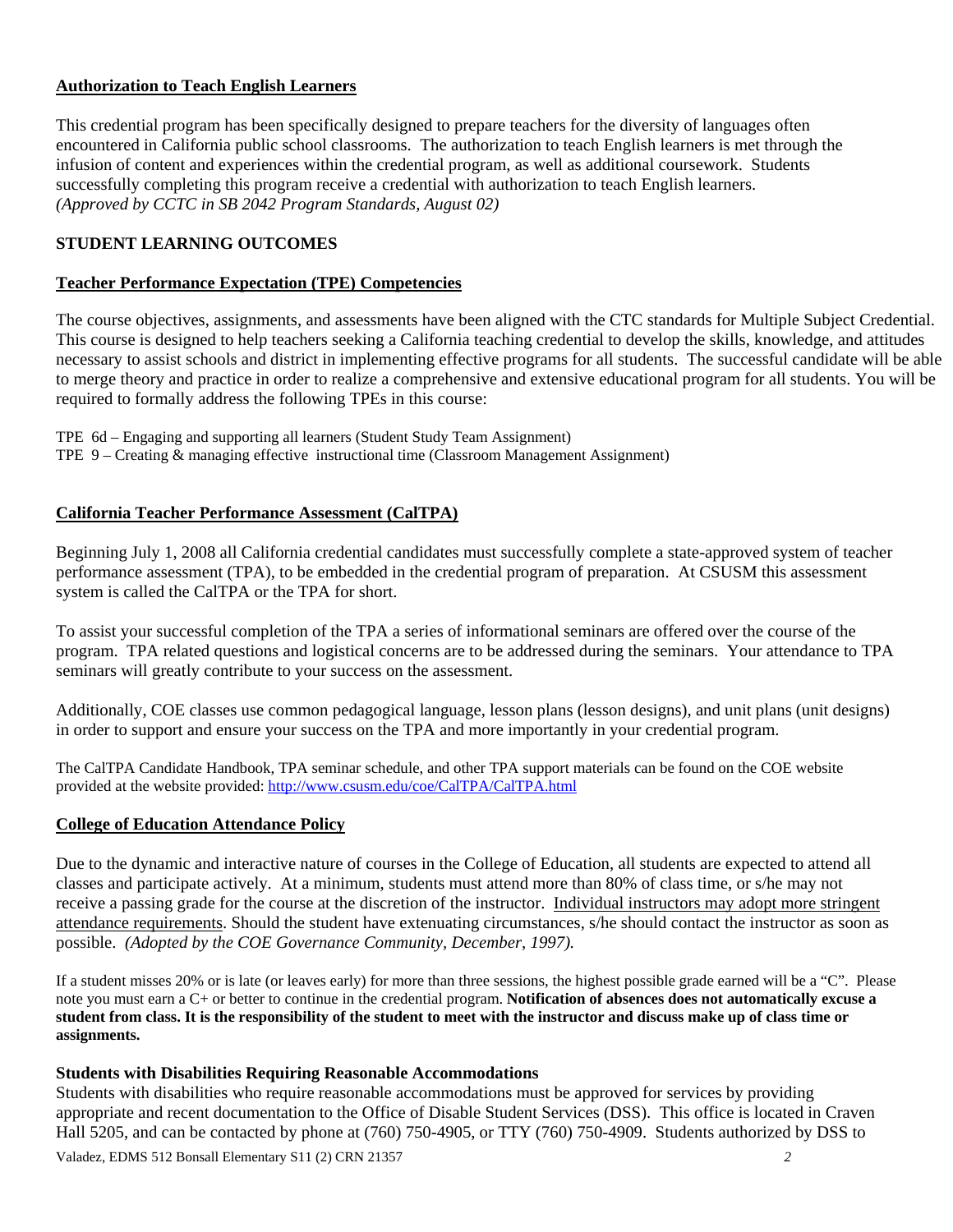receive reasonable accommodations should meet with their instructor during office hours or, in order to ensure confidentiality, in a more private setting.

## **Course Requirements**

| <b>Session Reflections and Discussion Forums</b> | 20 points  |
|--------------------------------------------------|------------|
| Peer Teaching Demonstration                      | 15 points  |
| Family Science Night Lesson plan                 | 15 points  |
| <b>Yearlong Grid Activity</b>                    | 10 points  |
| Month long plan                                  | 15 points  |
| <b>IEP Best Practices Checklist</b>              | 10 points  |
| Attendance/Participation                         | 15 points  |
| <b>Total</b>                                     | 100 points |

## **Grading Standards**

All students will come prepared to class; readings and homework assignments are listed on the dates on which they are due.

All required work is expected to be on time. One grade level will be deducted for each class meeting for which it is late (e.g., an "A" assignment that is submitted one class session late will be marked down to a "B"). Unless prior instructor approval is secured, assignments will not be accepted three class sessions after which they are due. Exceptions will be handled on a case-by-case basis, as determined by the instructor.

 It is expected that students will proofread and edit their assignments prior to submission. Students will ensure that the text is error- information, depth of analysis, etc.), and 20% on mechanics (grammar, syntax, spelling, format, uniformity of citation, etc.). All free (grammar, spelling), and ideas are logically and concisely presented. The assignment's grade will be negatively affected as a result of this oversight. Each written assignment will be graded approximately 80% on content and context (detail, logic, synthesis of citations, where appropriate, will use American Psychological Association (APA) format. Consult American Psychological Association (APA) Manual,  $5<sup>th</sup>$  edition for citation guidance.

Grading will also include a component of "professional demeanor." Students will conduct themselves in ways that are generally expected of those who are entering the education profession. This includes but is not limited to:

- On-time arrival to all class sessions:
- Advance preparation of readings and timely submission of assignments;
- Respectful participation in all settings (e.g., whole group, small group, in/outside of class);

## **All University Writing Requirement**

 (approximately). This will be met through written assignments. In keeping with the All-University Writing Requirement, all 3 unit courses must have a writing component of at least 2,500 words

## **CSUSM Academic Honesty Policy**

"Students will be expected to adhere to standards of academic honesty and integrity, as outlined in the Student Academic Honesty Policy. All written work and oral presentation assignments must be original work. All ideas/materials that are borrowed from other sources must have appropriate references to the original sources. Any quoted material should give credit to the source and be punctuated with quotation marks.

Students are responsible for honest completion of their work including examinations. There will be no tolerance for infractions. If you believe there has been an infraction by someone in the class, please bring it to the instructor's attention. The instructor reserves the right to discipline any student for academic dishonesty in accordance with the general rules and regulations of the university. Disciplinary action may include the lowering of grades and/or the assignment of a failing grade for an exam, assignment, or the class as a whole."

Incidents of Academic Dishonesty will be reported to the Dean of Students. Sanctions at the University level may include suspension or expulsion from the University.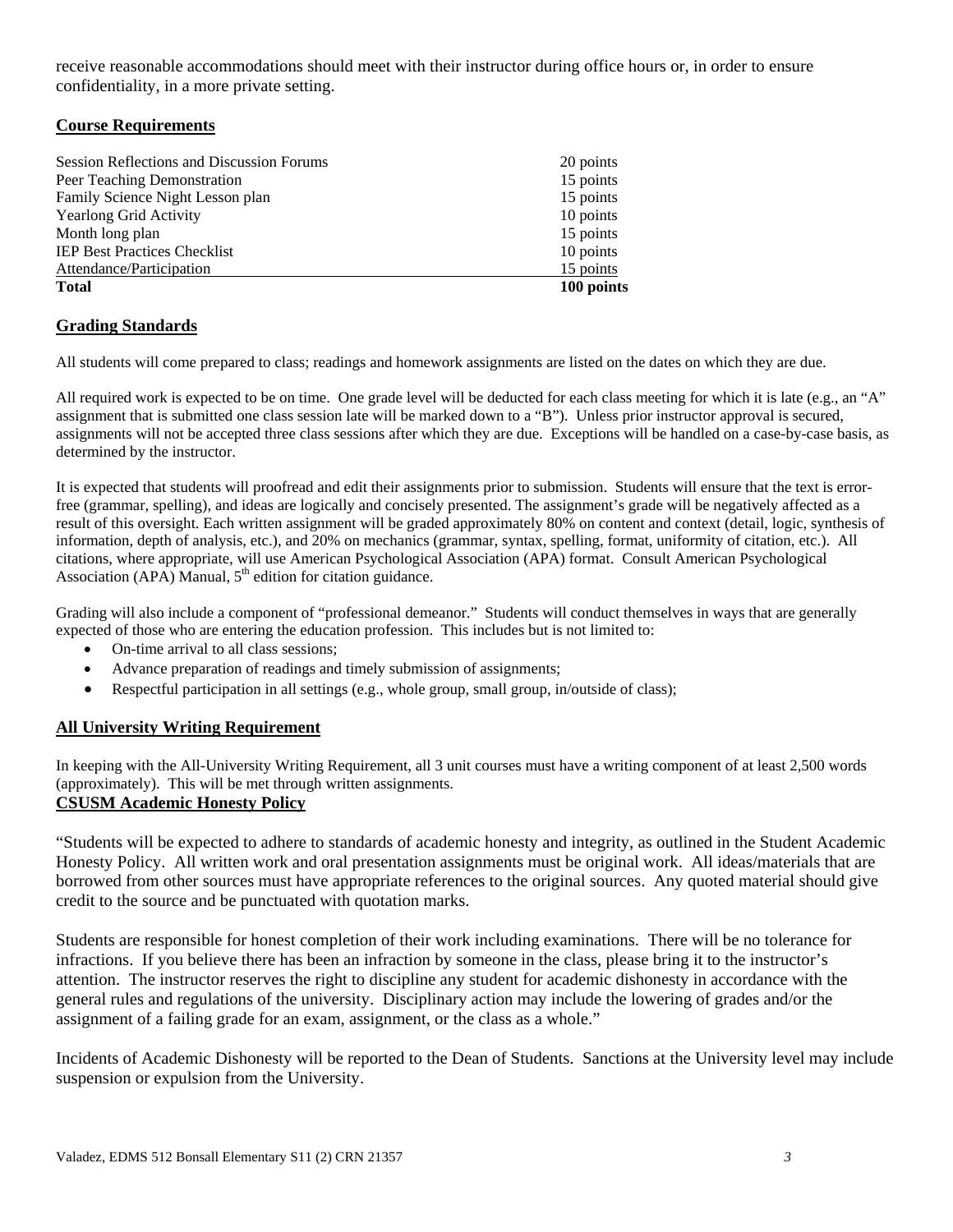#### Valadez, EDMS 512 Bonsall Elementary S11 (2) CRN 21357 *4*

### **Plagiarism:**

As an educator, it is expected that each student will do his/her own work, and contribute equally to group projects and processes. Plagiarism or cheating is unacceptable under any circumstances. If you are in doubt about whether your work is paraphrased or plagiarized see the Plagiarism Prevention for Students website http://library.csusm.edu/plagiarism/index.html. If there are questions about academic honesty, please consult the University catalog.

#### **Use of Technology**:

Students are expected to demonstrate competency in the use of various forms of technology (i.e. word processing, electronic mail, WebCT6, use of the Internet, and/or multimedia presentations). Specific requirements for course assignments with regard to technology are at the discretion of the instructor. Keep a digital copy of all assignments for use in your teaching portfolio. All assignments will be submitted online, and some will be submitted in hard copy as well. Details will be given in class.

#### **Electronic Communication Protocol:**

Electronic correspondence is a part of your professional interactions. If you need to contact the instructor, e-mail is often the easiest way to do so. It is my intention to respond to all received e-mails in a timely manner. Please be reminded that e-mail and on-line discussions are a very specific form of communication, with their own nuances and etiquette. For instance, electronic messages sent in all upper case (or lower case) letters, major typos, or slang, often communicate more than the sender originally intended. With that said, please be mindful of all e-mail and on-line discussion messages you send to your colleagues, to faculty members in the College of Education, or to persons within the greater educational community. All electronic messages should be crafted with professionalism and care.

Things to consider:

- Would I say in person what this electronic message specifically says?
- How could this message be misconstrued?
- Does this message represent my highest self?
- Am I sending this electronic message to avoid a face-to-face conversation?

In addition, if there is ever a concern with an electronic message sent to you, please talk with the author in person in order to correct any confusion.

### **Assignments**

#### **Family Science Night lesson plan 15 points 15 points 15 points**

 your lesson. This lesson plan will be used for our community service-learning project. In this assignment you will submit a lesson plan for your family science night (of community service project) detailing the content of

#### **Peer Teaching Demonstration 15 points 15 points 15 points**

 You are required to sign up to facilitate discussion on an assigned reading from *Teach Like a Champion* for one class session. You will work with a partner to prepare a 15-20 minute learning activity about the reading. The activity should engage the class and allow us to examine and apply the materials in a meaningful way. You will find a guide for peer presentations in the Cougar Course shell for this class. Follow this guide to complete your assignment.

## **Session Reflections and Discussion Forums 15 points**

 these entries are written into the Cougar course shell. Be sure to complete the reflections and discussion forums on time so as to not Throughout the course you are required to submit session reflections and discussion forums dealing with a variety relevant course topics. These submissions are graded. Each submission is worth a point toward your grade. The directions for completing each of impede the discussions in this course.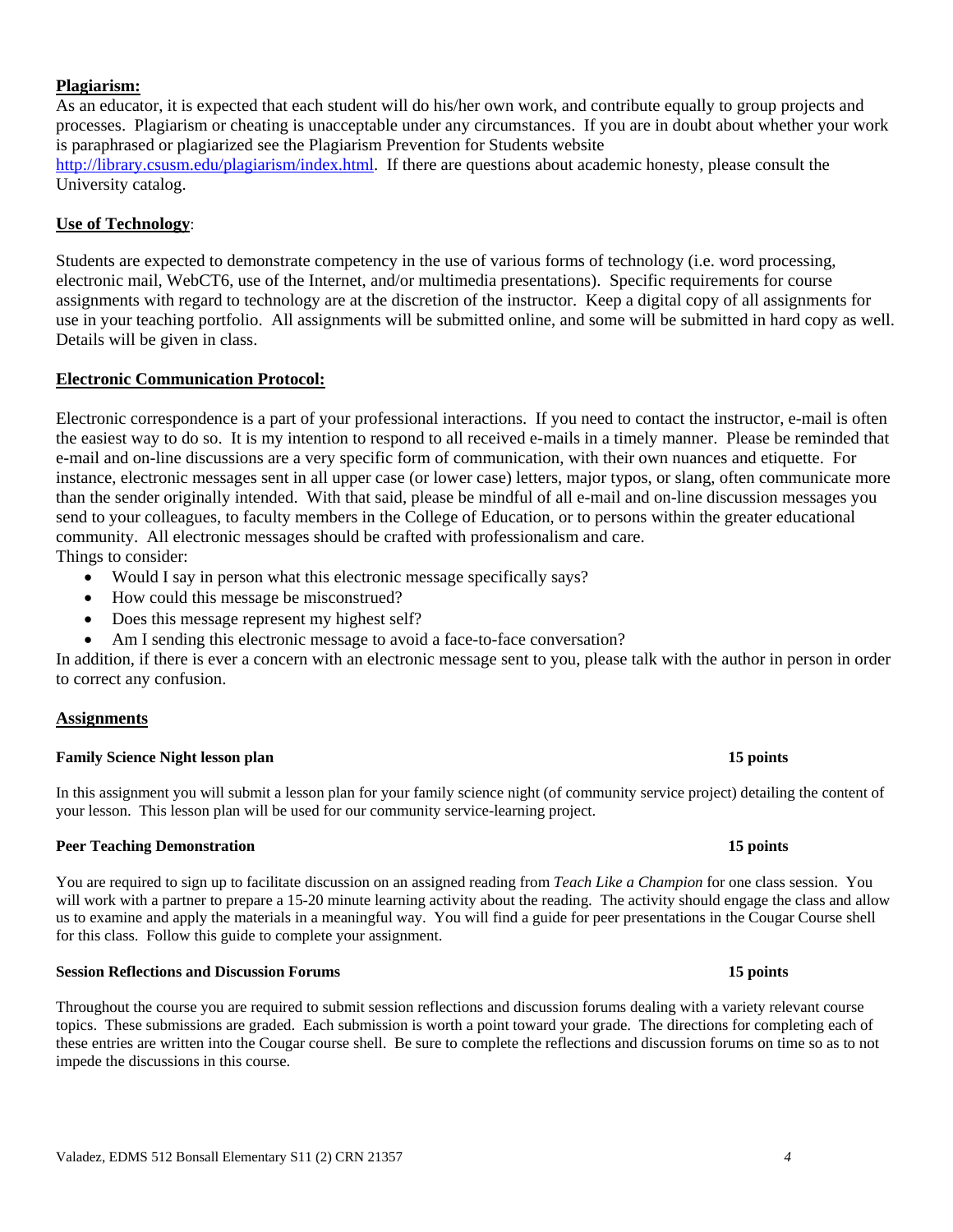## Valadez, EDMS 512 Bonsall Elementary S11 (2) CRN 21357 *5*

## **IEP "Best Practices" Checklist** 10 points **10 points 10 points**

## In this course you will create an IEP best practices checklist based upon what you read and what you learn in class. The checklist activity is detailed in the Moodle shell and this list will be submitted on line.

# **Yearlong Grid Activity 10 points**

This assignment requires you to work with a team to develop and report a proposed yearlong plan. You plan will cover all the appropriate learning standards for a selected grade level. Your final document will be a ten page plan for one academic year. The plan will be submitted on line, will be typed, and will conform to the format advocated by the instructor.

## **Response to Intervention Action Plan 10 points 10 points 10 points in the U.S. 10 points in the U.S. 10 points in the U.S. 10 points in the U.S. 10 points in the U.S. 10 points in the U.S. 10 points in the U.S. 10 points**

 you will be provided a format for completing this assignment on the Moodle shell. In this assignment you will revisit the case study analysis as part of learning about Response to Intervention. The RTI process involves carefully documenting the adaptations and modifications we have tried, and the resulting impact or lack of impact on academic achievement of students. You will come up with an action plan document what has been tried and how it has worked. It is not enough to plan for varied learning needs, we need to follow up to be sure our interventions have been effective, and if not, try new interventions to ensure each student achieves academically to the best of their ability. As was the case with the case study analysis,

### **Participation 15 points**

 You will be graded on your classroom participation. It is an expectation that you will behave in a professional manner. This will require that you approach your instructor, school personnel, and colleagues in a respectful manner that emphasizes problem solving. participation all includes the extent to which you participate in class discussion, how you interact with colleagues, and that you submit Your full attendance means you are not distracted by electronic equipment. As a rule, cell phones should be turned off or to the vibrate mode during class. Laptop computers are essential to the process of our learning; however, it is expected that all students will avoid recreational use of computers during class and that laptops will be put away at the request of the instructor. Of course, all discussion forums and session reflections on time.

### **Electronic Submissions of Assignments**

 assignments in Word, 12 font, in Times New Roman. This course is paperless. All assignments are to be turned into the Moodle shell (a.k.a. Cougar Course) on time. Points will be deducted for late submissions as the work you do is essential to the discussions conducted in this course. Make sure you turn in the

#### 15 points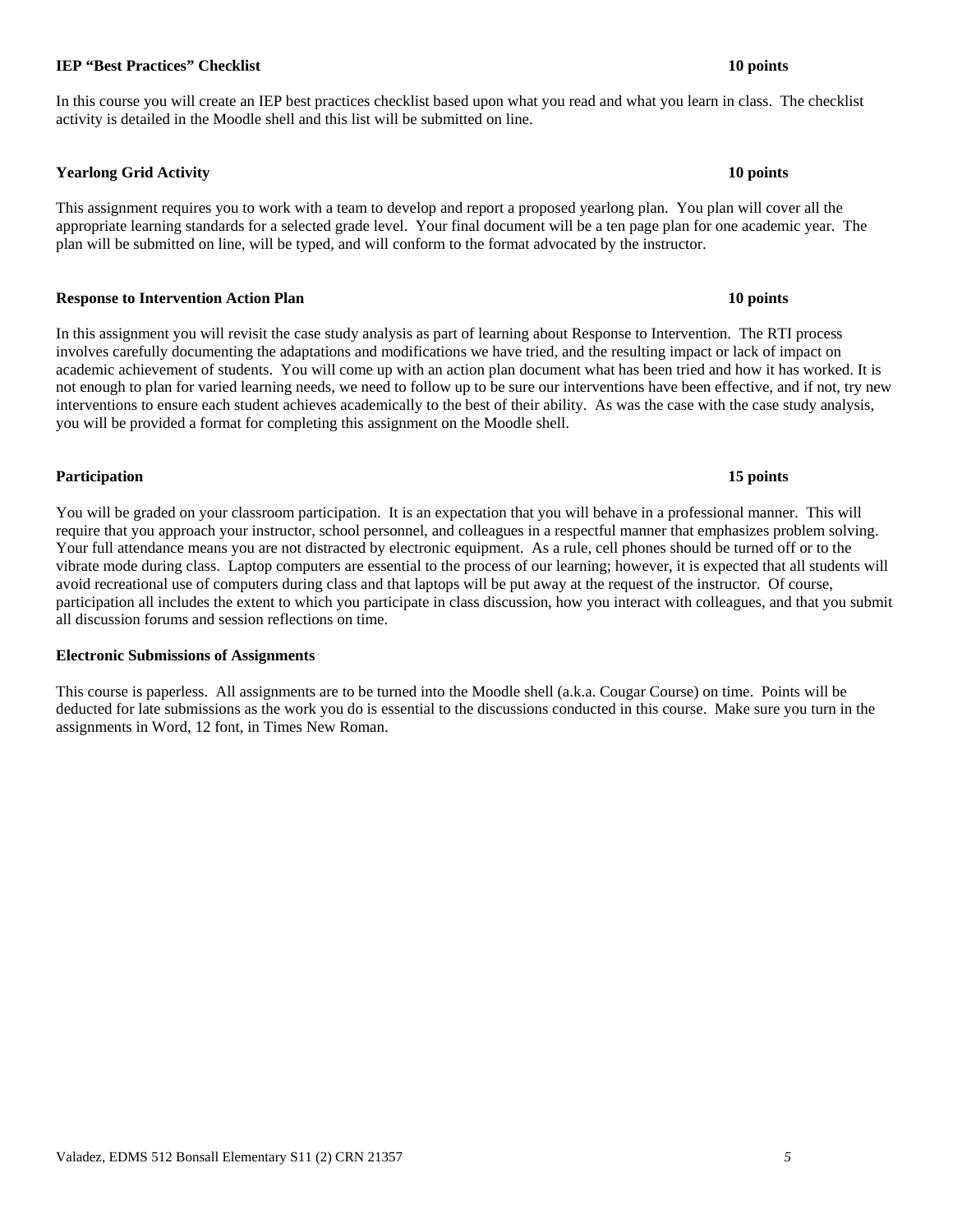## **Tentative Course Schedule**

| <b>Date</b>                | <b>Topic</b>                                                                                       | <b>Readings &amp; Assignments Due</b>                                                                                                                                                                                   |
|----------------------------|----------------------------------------------------------------------------------------------------|-------------------------------------------------------------------------------------------------------------------------------------------------------------------------------------------------------------------------|
| 1<br>01/26/11              | Introduction/Course overview<br>TPA 3 Lecture                                                      | Bring a hard copy of your EDMS 511 School<br>Context Grid.<br>Complete the school context reflection activity.<br>Read the assessment articles linked for this<br>session.<br><b>Review TPA 3 materials.</b>            |
| $\overline{2}$             |                                                                                                    | Submit session reflection.<br>Read chapter nine, Challenging students to think                                                                                                                                          |
| 02/02/11                   | Community service learning planning<br>workshop, continued<br>Peer teaching presentation           | critically - Teach Like a Champion.<br>Read Wiggins' chapter and Valadez article for<br>performance assessment work and to consider                                                                                     |
|                            | Management issue: Challenging students to<br>think critically.                                     | community engagement.<br>Submit: session reflection.                                                                                                                                                                    |
| 3<br>02/09/11              | Yearlong planning activity.<br>Co-teaching and its importance for regular<br>education classrooms. | Purchase or download a year-long calendar.<br>Access and make a copy of a district calendar for<br>in class work.<br><b>Explore</b> California state teaching standards for in                                          |
|                            | Peer teaching presentation                                                                         | class work.<br>Print out all of a selected grade level teaching<br>standards for in class work.                                                                                                                         |
|                            | Management issue: Challenging students to<br>think critically.                                     | Read chapter eight, Improving pacing and rhythm-<br>Teach Like a Champion.<br>Submit session reflection and co-teaching log.                                                                                            |
| $\overline{4}$<br>02/16/11 | One month planning work in class.<br>Basics of resume building and job-hunting<br>strategies.      | Read Chapter four, Engaging students in lessons -<br><b>Explore</b> online information on resume<br>development.<br>Research learning station models online.                                                            |
|                            | Peer teaching presentation<br>Management issue: Building character and                             | Read chapter seven, Building character and trust -<br>Teach Like a Champion.<br>Submit session reflection, yearlong planning grid,<br>and family science lesson plan.                                                   |
|                            | trust                                                                                              |                                                                                                                                                                                                                         |
| 5<br>02/23/11              | Service learning workshop-continued<br>Resume review workshop<br>Peer teaching presentation        | Complete a draft resume for in class process.<br>Bring three copies to class.<br>Read chapters 10-12, How all teachers can and<br>must be reading teachers- Teach Like a Champion.<br><b>Submit</b> session reflection. |
|                            | Management issue: Teaching reading in the<br>content areas                                         |                                                                                                                                                                                                                         |
| 6                          | Managing teacher and student stress                                                                | <b>Explore</b> National board for professional teaching                                                                                                                                                                 |
| 03/02/11                   | Mock interview explanation<br>Peer teaching presentation- SST                                      | standards web page.<br>Write and submit your half-page long description<br>of the definition of accomplished teaching. Use<br>information from the NBPTS for writing you                                                |
|                            | Lecture: IEP and Best practices                                                                    | submission.<br><b>Explore</b> videos and web pages related to<br>individual education programs and student study                                                                                                        |
|                            | Management issue: What are the procedures<br>and expectations related to IEP and SST's?            | teams.<br>Submit session reflection.                                                                                                                                                                                    |